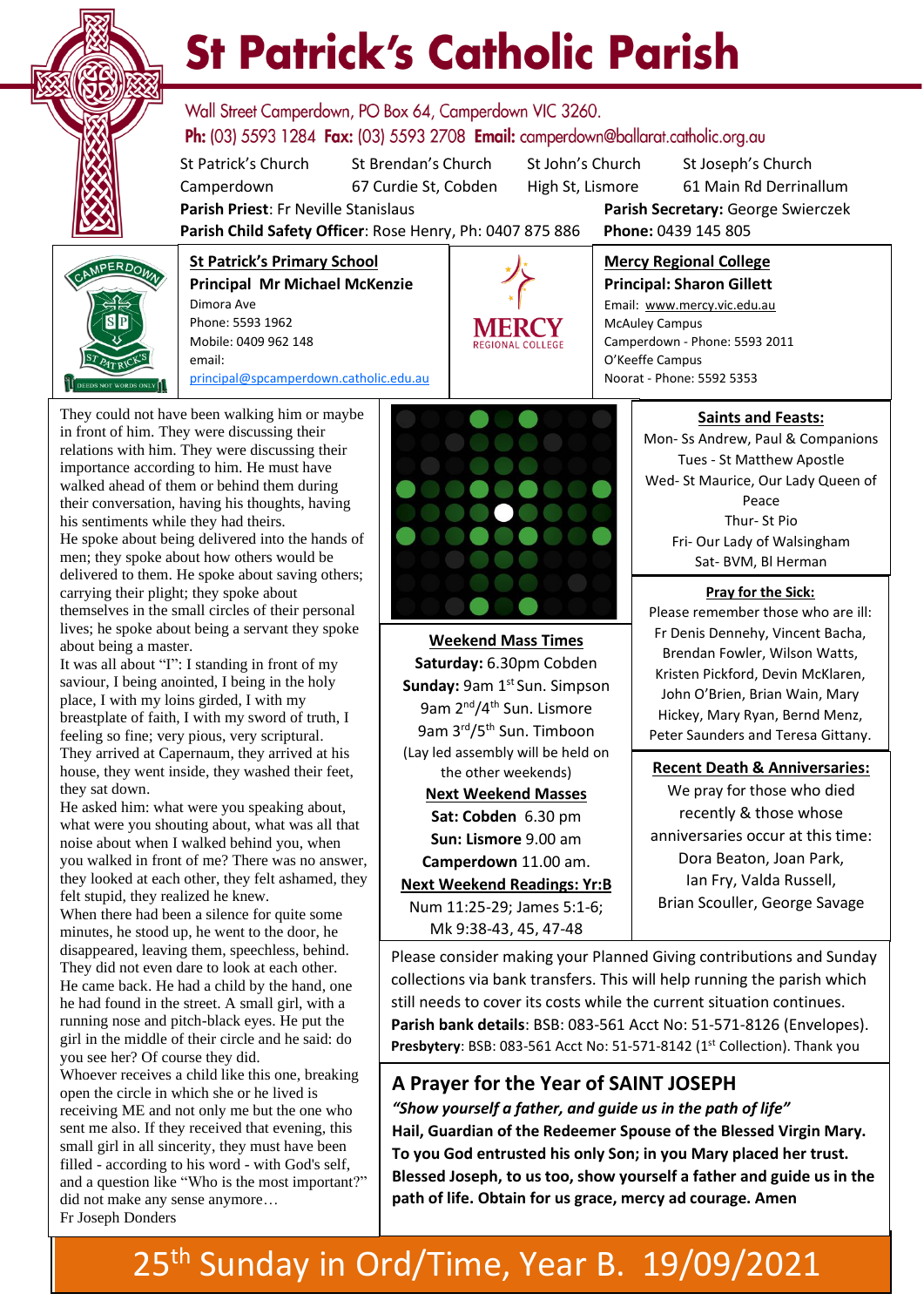#### **We welcome Father Denis Ryan this weekend who will celebrate Masses in our Parish City of Ballarat Lockdown**

The City of Ballarat will entered lockdown at 11.59pm September 15, 2021 Keep up-to-date with the latest COVID-19 restrictions on the government

website [https://www.coronavirus.vic.gov.au/religion-and-ceremony-regional-victoria.](https://www.coronavirus.vic.gov.au/religion-and-ceremony-regional-victoria) Updates are also be available from the diocesan website [https://www.ballarat.catholic.org.au/coronavirus-the-churchs](https://www.ballarat.catholic.org.au/coronavirus-the-churchs-information-and-advice-2/)[information-and-advice-2/](https://www.ballarat.catholic.org.au/coronavirus-the-churchs-information-and-advice-2/).

**Mass gatherings for this weekend and onwards,** are permitted for up to 20 people. This Sunday it is **Group B**: David & Jan Brewer, Ray Brewer, Dot Benson, Margaret Patterson, Glenda Lucas, Sherrine Swayn, Sandra Stephens, Di Searle, Pat & Lynette Hickey, Margaret Sinnott, Peter & Helen O'Sullivan, Bob & Annette Gardner, Andrew O'Flynn.

Sunday 26th September **Group A**: Rob & Maureen Larkins, Johanna Dickenburg, Lanie Burkett, Annette Mulholland, Maureen Macauley, Frank & Carmel Conheady, Des & Margaret Russell, Kath Sinnott, Peter Sumner, Margaret Fleming, John Larkins, Tony & Trish O'Leary, Michael & Judy Conheady, Brian & Coral McCarthy.

Enquiries to Rose Henry on 0407 875 886 for available places.

#### **Sunday Mass at Camperdown can be viewed on YouTube at 11.00 am.**

Please Search: St. Patrick Church Camperdown on YouTube.

Or enter the link below into your web browser:

#### <https://www.youtube.com/channel/UCIc1zEq4cD-J1ayzRTSbTcw>

As an alternative you can also visit: https://www.youtube.com, enter **St Patricks Camperdown channel** and it will take you to our page.

#### **Our Diocesan Community – Issue 3, 2021**

Planning for the final issue of Our Diocesan Community (ODC) 2021 is underway and we invite your contributions. We will continue the 2021 themes of *Plenary Council / Year of St Joseph / Year of the Family.* We are hoping to gather stories and experiences in the Catholic community – schools, parishes and agencies from all around the diocese. We also invite you to share significant events that may have taken place over the last few months in your parish, school community and agency.

The timeline for the final issue has been changed to allow for the inclusion of reports from the upcoming Plenary Council, therefore the latest date for submissions to this issue is **Friday, October 1, 2021.** Articles should be approximately 250 words maximum in length and accompanied by photos where possible. Photos should be sent as separate JPEG files (not inserted into a Word document). Material can be sent to [odc@ballarat.catholic.org.au.](mailto:odc@ballarat.catholic.org.au) We anticipate distribution of this edition to commence in early November. A reminder that when sending in photos, permission should be sought from those in the pictures. From time-totime, these photos will also be used in other diocesan publications. *Jane & Julie for the ODC Editorial Committee*

**Sunday 19 September has been designated 'Social Services Sunday'** within the Catholic Archdiocese of Melbourne. This is an opportunity for all to reflect upon, pray for and give thanks for the 7,000 committed staff and 17,000 volunteers across Victoria in our 43 member organisations and the 200,000 people they together work to serve each year.

Social Services Sunday is also a time to acknowledge that parishes are often at the forefront of providing practical support, care and service to those in need within their local communities, and beyond. Each parish has a role to play, and each is uniquely placed to 'shed on the whole world the radiance of … God's love for all, and our commitment to love of neighbour.' (Gaudium et Spes, #92). When parish communities and social service organisations are connected and able to work together, great work is both done and is possible. In preparation for Social Services Sunday, Catholic Social Services Victoria has put together a Parish Resource Pack in [PDF format](https://cam.us7.list-manage.com/track/click?u=fc5e55007fcc48e18a62679a5&id=38b2388159&e=e323dc2031) and [Word format](https://cam.us7.list-manage.com/track/click?u=fc5e55007fcc48e18a62679a5&id=7ca35aafec&e=e323dc2031) (Press "Control" and "Left Click" for PDF and Word format links), which includes a blurb for your parish bulletin, a suggested prayer (sourced from the Australian Catholic Bishop's 2021-22 Social Justice Statement), homily notes and practical information on how to take action.

With the drawn out overlay of COVID-19, the impact on already marginalised and disadvantaged groups is compounded; it is more necessary than ever to work together to fulfil the Gospel imperatives to stand with and serve the poor, disadvantaged and marginalised; and work for a just, equitable and compassionate society.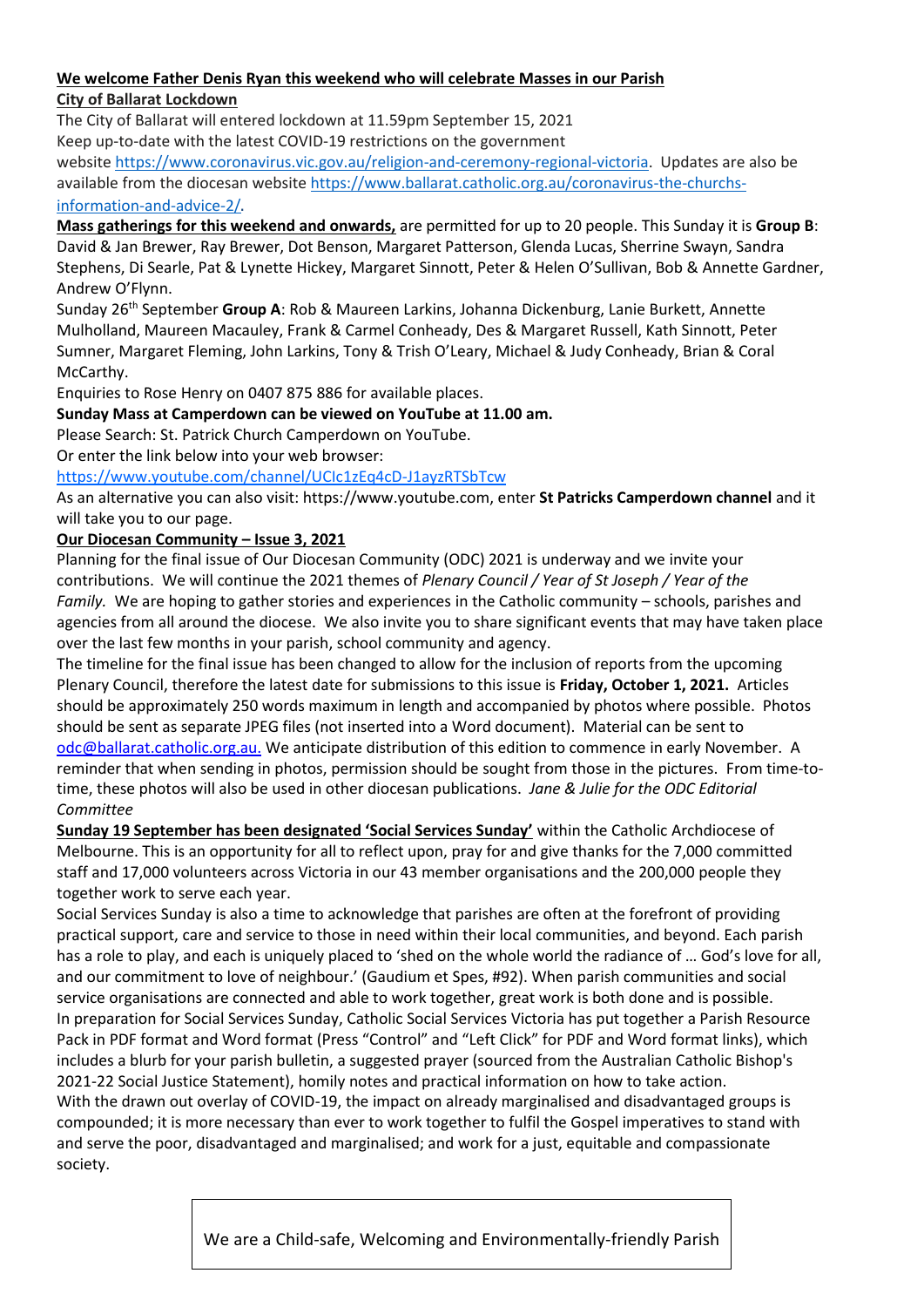In solidarity, [Fiona Basile](mailto:office@css.org.au) for Catholic Social Services Victoria [www.css.org.au](http://www.css.org.au/)

[office@css.org.au](mailto:office@css.org.au)

#### **Migrant & Refugee Sunday 2021 – September 26**

Pope Francis has chosen the theme, Towards An Ever Wider "We", for the 107th World Day of Migrant and Refugees, commemorated in Australia on Sunday, September 26, 2021. Download the 2021 kit from the Australian Catholic Migrant & Refugee Office [https://www.acmro.catholic.org.au/resources/migrant-refugee](https://www.acmro.catholic.org.au/resources/migrant-refugee-kit/booklet)[kit/booklet](https://www.acmro.catholic.org.au/resources/migrant-refugee-kit/booklet)

**Season of Creation: September 1 – October 4, 2021** Resources for parishes to celebrate the Season of Creation are available from the diocesan website [https://www.ballarat.catholic.org.au/services-agencies-](https://www.ballarat.catholic.org.au/services-agencies-2/welfare/catholic-earthcare-ballarat-diocese/season-of-creation-2021/)[2/welfare/catholic-earthcare-ballarat-diocese/season-of-creation-2021/](https://www.ballarat.catholic.org.au/services-agencies-2/welfare/catholic-earthcare-ballarat-diocese/season-of-creation-2021/)

## **LITURGY OF THE WORD**

#### **First Reading:** Wis 2:12, 17-20

#### A reading from the book of Wisdom

#### *Let us condemn him to a most shameful death.*

#### The godless say to themselves.

'Let us lie in wait for the virtuous man, since he annoys us and opposes our way of life, reproaches us for our breaches of the law and accuses us of playing false to our upbringing. Let us see if what he says is true, let us observe what kind of end he himself will have. If the virtuous man is God's son, God will take his part and rescue him from the clutches of his enemies. Let us test him with cruelty and with torture, and thus explore this gentleness of his and put his endurance to the proof. Let us condemn him to a shameful death since he will be looked after – we have his word for it.'

#### **This is the Word of the Lord.**

#### **Responsorial Psalm** Ps 53:3-6. 8. R. v.6

(R.) The Lord upholds my life.

- 1. O God, save me by your name; by your power, uphold my cause. O God, hear my prayers; listen to the words of my mouth.  $(R<sub>1</sub>)$
- 2. For proud men have risen against me, ruthless men seek my life. They have no regard for God. (R.)
- 3. But I have God for my help. The Lord upholds my life. I will sacrifice to you with willing heart and praise your name for it is good. (R.)

#### **Second Reading** Jas 3:16 – 4:3

#### A reading from the letter of St James

*Justice is the harvest of peacemakers from seeds sown in a spirit of peace.*

Wherever you find jealousy and ambition, you find disharmony, and wicked things of every kind being done; whereas the wisdom that comes down from above is essentially something pure; it also makes for peace, and is kindly and considerate; it is full of compassion and shows itself by doing good; nor is there any trace of partiality or hypocrisy in it. Peacemakers, when they work for peace, sow the seeds which will bear fruit in holiness.

## 25<sup>th</sup> Sunday in Ord/Time, Year B. 19/09/2021